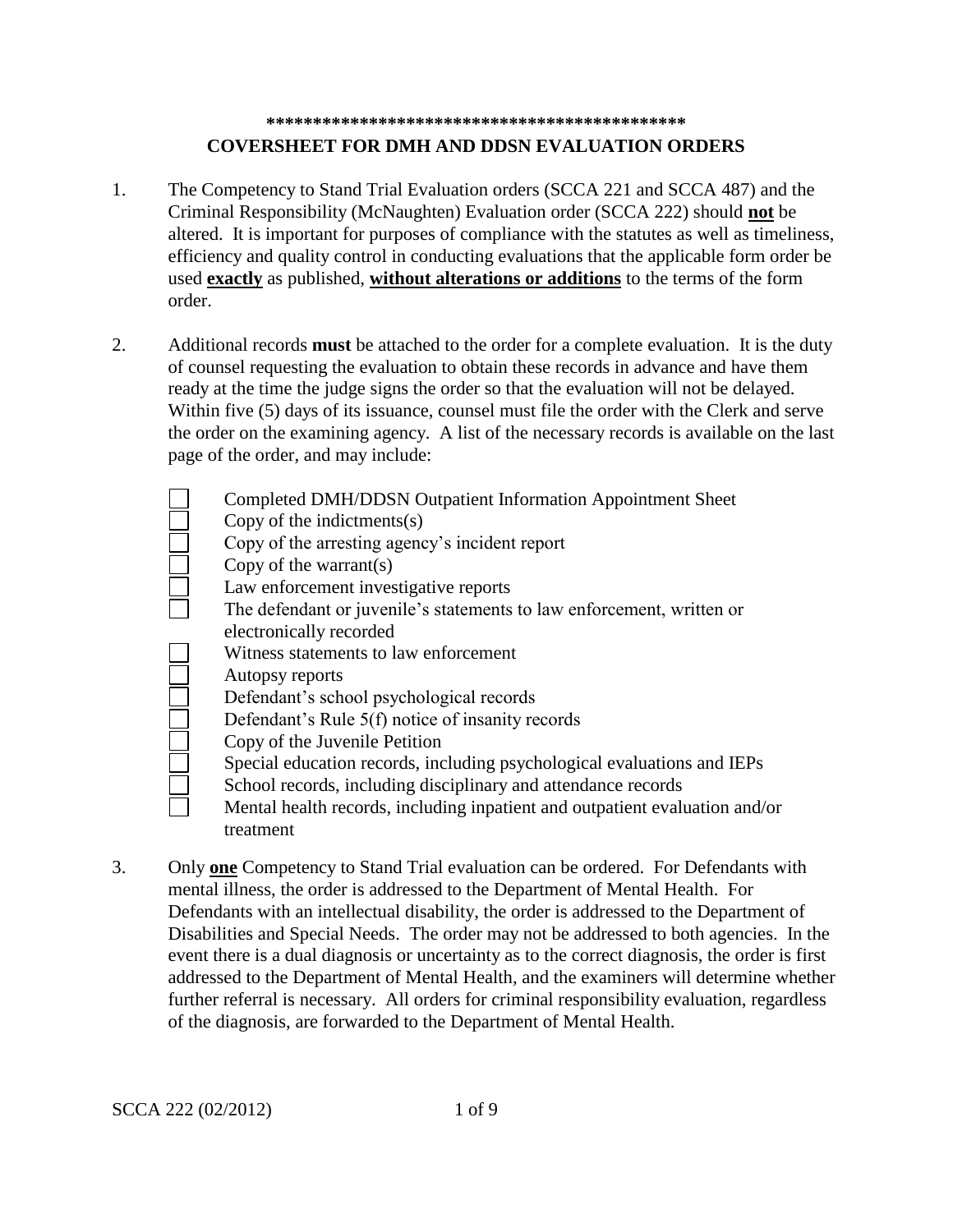| <b>STATE OF SOUTH CAROLINA</b><br><b>COUNTY OF ________</b> | IN THE COURT OF GENERAL SESSIONS<br>Indictment No.(s): $\frac{1}{\sqrt{1-\frac{1}{2}} \cdot \frac{1}{2}}$                                          |
|-------------------------------------------------------------|----------------------------------------------------------------------------------------------------------------------------------------------------|
| The State of South Carolina,                                | A/Warrant No.(s):<br><b>ORDER FOR CRIMINAL RESPONSIBILITY</b><br>AND CAPACITY TO CONFORM EVALUATION                                                |
|                                                             | (M'NAUGHTEN)<br>Select one of the following:                                                                                                       |
|                                                             | (Controls access to evaluation report as outlined below.)<br>Ex parte evaluation requested by defendant<br>prior to assertion of insanity defense. |
|                                                             | <b>Evaluation requested by either party after</b><br>defendant's assertion of insanity defense.                                                    |
| Defendant.                                                  | <b>Evaluation requested by consent of both</b><br>parties at any time.                                                                             |

This matter is before me for an order requiring defendant \_\_\_\_\_\_\_\_\_\_\_\_\_\_\_\_\_\_\_\_\_\_\_ charged with to submit to an evaluation for criminal responsibility and capacity to conform conduct to the requirements of the law on or about \_\_\_\_\_\_\_\_\_\_\_\_\_\_\_\_\_\_\_ pursuant to S.C. Code Ann. § 17-24-10 (1976). One of the following circumstances applies to the issuance of this order: (1) defendant has requested an evaluation to determine whether the insanity defense may apply; or (2) prosecution or defendant has requested this evaluation after defendant has affirmatively asserted the insanity defense and given appropriate notice pursuant to Rule 5(f) of the South Carolina Rules of Criminal Procedure; or (3) both parties by consent request this evaluation regardless of whether defendant has asserted the insanity defense.

**BASIS FOR ORDER.** I have considered the showing made in support of the motion requesting this evaluation and find defendant's mental state at the time of the alleged crime(s) will likely be at issue in this proceeding.

This order is issued for the following reasons:

\_\_\_\_\_\_\_\_\_\_\_\_\_\_\_\_\_\_\_\_\_\_\_\_\_\_\_\_\_\_\_\_\_\_\_\_\_\_\_\_\_\_\_\_\_\_\_\_\_\_\_\_\_\_\_.

**THEREFORE, IT IS ORDERED:** Because the Department of Mental Health has statutory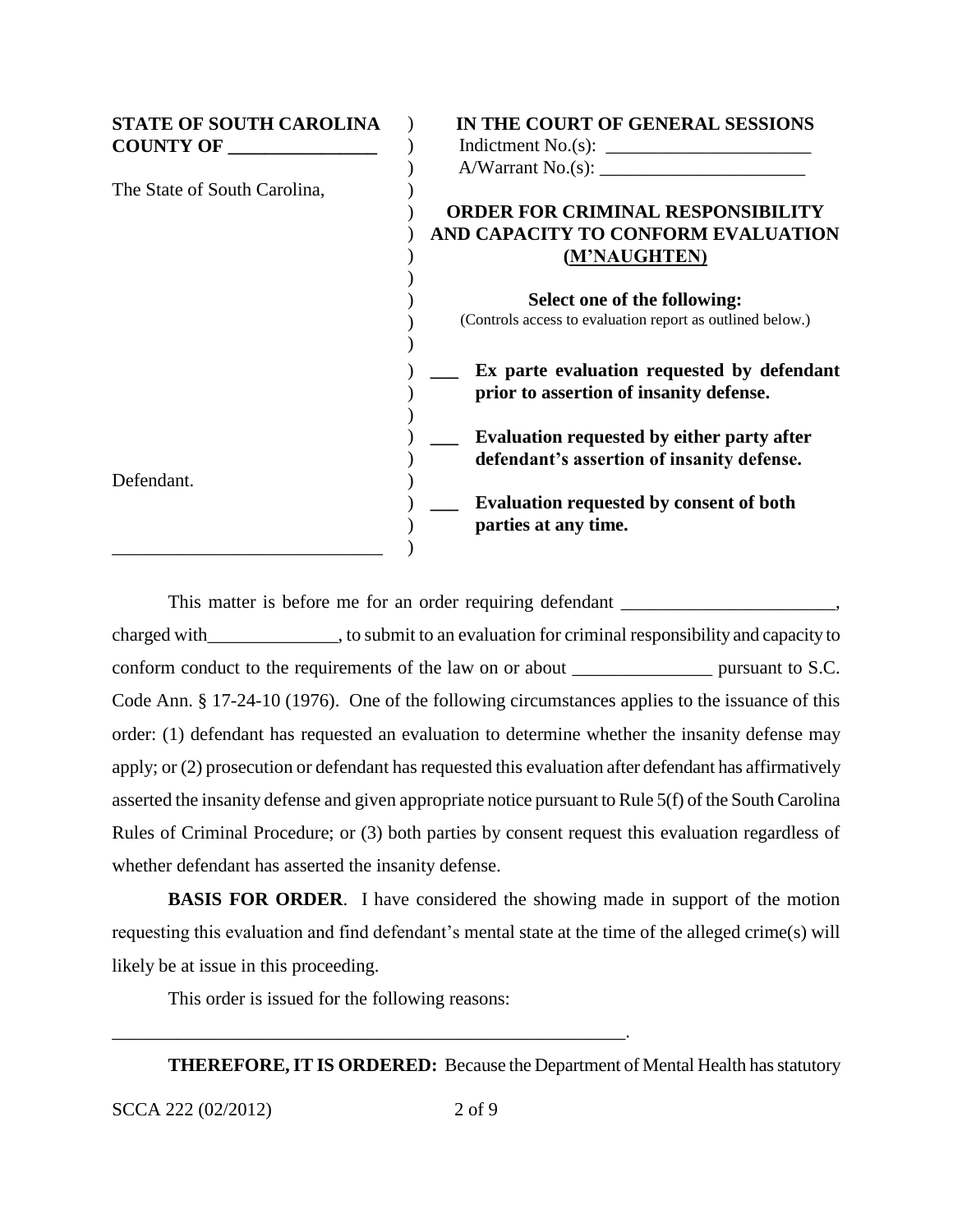responsibility for custody and control of individuals determined not guilty by reason of insanity, defendant shall be examined and observed at an appropriate facility of the Department of Mental Health by one or more examiners to determine whether defendant is criminally responsible pursuant to S.C. Code Ann.  $\S 17-24-10(A)$  (1976) for conduct on or about  $\blacksquare$ 

If defendant is believed to be criminally responsible by the designated examiners, defendant shall be further examined to determine whether, because of mental disease or defect, defendant lacked sufficient capacity to conform conduct to the requirements of the law on or about

 $\_$  pursuant to S.C. Code Ann.  $§$  17-24-20(A) (1976).

**COMPLIANCE DEADLINE/TRANSPORT FOR EVALUATION.** The examining facility shall schedule the ordered examination as soon as possible and no later than sixty (60) days from the receipt of this order by the Department of Mental Health, this time being necessary to gather required records. If defendant is currently free on bond or personal recognizance, defendant is responsible for making transportation arrangements to attend the examination. In the event defendant does not appear at the scheduled examination, upon written notice of such failure by the Department of Mental Health to the Sheriff of the county in which this case arose, defendant shall be taken into custody by the Sheriff and held until an examination can be scheduled and completed, and thereafter shall be released. Defendant's bond or bail is hereby revoked to the extent necessary to carry out the provisions of this order, and upon completion of the examination and release of defendant, any previous bail or bond issued by the Court shall remain in effect. If defendant is in custody at the time of the scheduled examination, the Sheriff is hereby authorized and required to transport defendant to and from the examination, arriving at the examining facility at the time established by confirmed appointment with the staff of the examining facility. In the event defendant is in custody of a law enforcement agency other than a Sheriff's department, nothing herein prevents such agency from carrying out the provisions of this order.

**PROCEDURE IF LACK OF COMPETENCY IS INDICATED.** If, during the course of the criminal responsibility and capacity to conform evaluation scheduled pursuant to this Order, the examiner finds indications that defendant may not be competent to stand trial pursuant to S.C. Code Ann. § 44-23-410 (1976) and State v. Blair, 275 S.C. 529, 273 S.E.2d 536 (1981), the examiner shall terminate the criminal responsibility and capacity to conform evaluation, issue no report thereon, and

SCCA 222 (02/2012) 3 of 9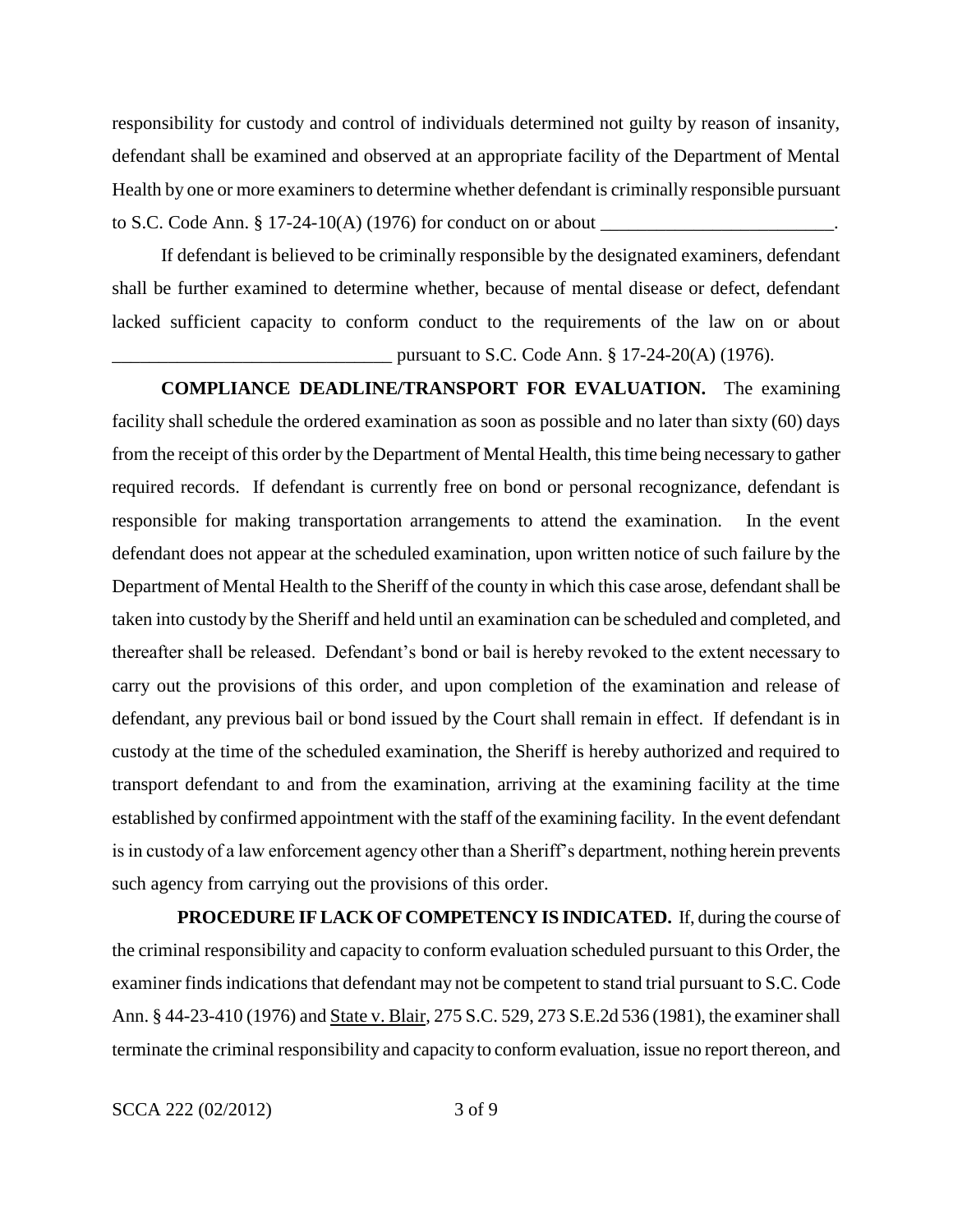by written communication recommend to the Court that a competency to stand trial evaluation should be ordered. Further, the examiner should state whether, in the examiner's opinion, such lack of competency is due to a mental illness or, in the alternative, an intellectual disability or a related disability. A copy of this written communication shall be sent to the prosecutor and defense counsel.

**AUTHORIZATION FOR INPATIENT EVALUATION**. In the event examiners from the Department of Mental Health determine defendant requires an inpatient examination, upon written notice to this Court from the director of the Department of Mental Health or his designee, defendant shall be committed to an appropriate facility of the Department of Mental Health for no more than fifteen (15) days for examination and observation related to defendant's criminal responsibility and capacity to conform. If the examination and observation of defendant has not concluded at the end of the initial inpatient fifteen (15) days, defendant may be kept in the continued custody of the Department of Mental Health for an additional period not to exceed fifteen (15) days, provided the director of the examining facility or his designee notifies this Court in writing. The issuance of an additional Court order allowing for the inpatient commitment(s) discussed in this paragraph is not necessary.

**DETENTION BEYOND EVALUATION PERIOD**. If, in the judgment of Department of Mental Health examiners, defendant is in need of immediate hospitalization or inpatient treatment, upon written request to this Court from the director of the examining facility or his designee, defendant may be detained by the Department of Mental Health in a suitable facility for so long as deemed clinically necessary or until a hearing on the matter may be conducted by this Court.An additional Court order **shall** be necessary for ongoing pre-trial inpatient detention of defendant as discussed in this paragraph.

**ACCESS TO EXAMINER'S REPORT**. The Department of Mental Health is an independent entity, conducting this evaluation pursuant to Court order, and is not aligned with any party before the Court. It is the intention of the State of South Carolina to provide defendant an adequate opportunity for mental status investigation when the defendant's mental condition is seriously in question pursuant to Ake v. Oklahoma, 470 U.S. 68, 105 S.Ct. 1087 (1985), either before or after defendant formally asserts the insanity defense.

The purpose of the following provisions controlling access to the examiner's report is to

SCCA 222 (02/2012) 4 of 9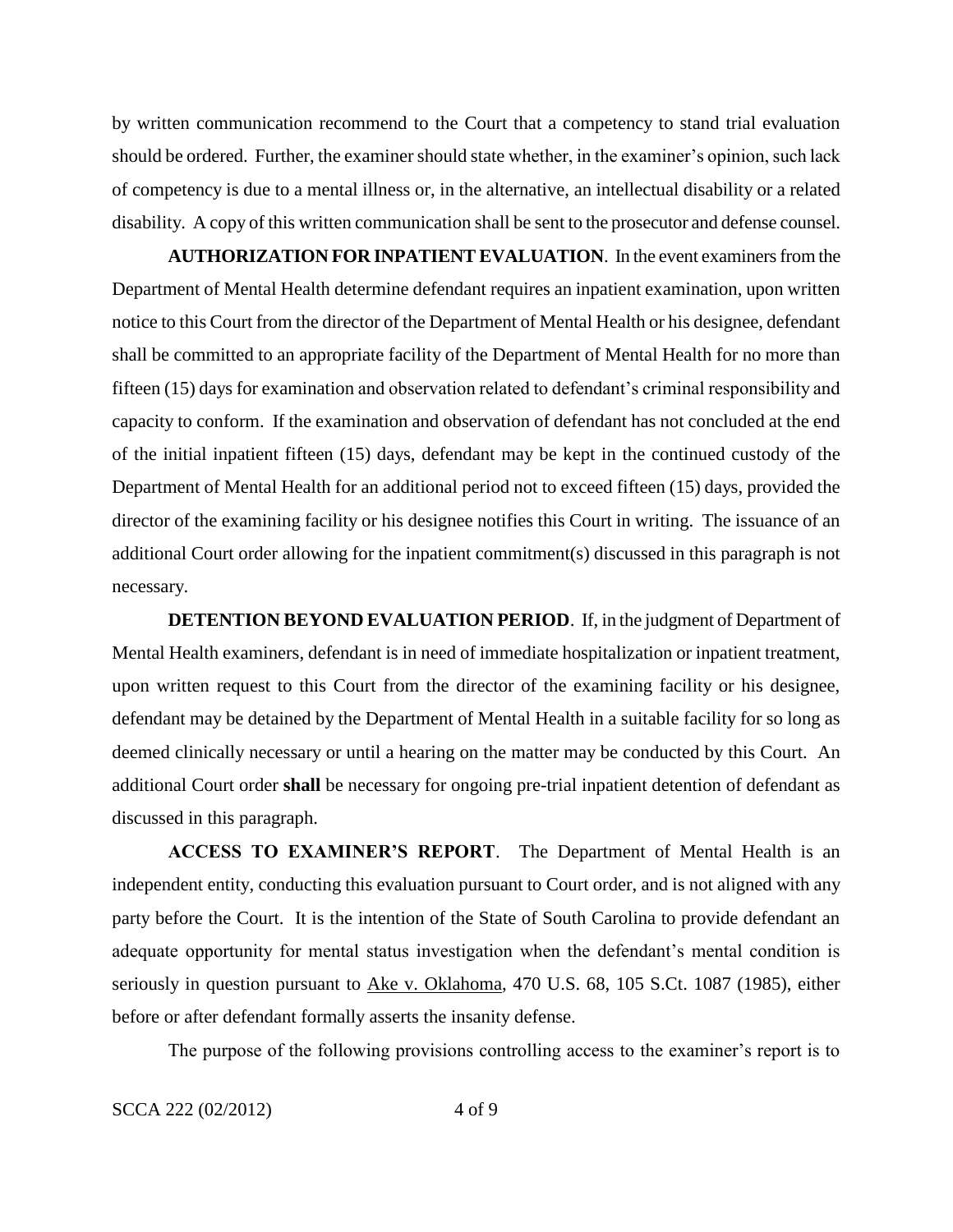strike a balance between defendant's right to explore the possibility of an insanity defense and prosecution's right to respond if such defense is raised. If defendant is requesting evaluation prior to asserting the defense of insanity, the evaluation shall be confidential until such time as defendant elects to assert the insanity defense. If defendant or prosecution is requesting evaluation after defendant's formal assertion of the insanity defense pursuant to Rule 5(f) of the South Carolina Rules of Criminal Procedure, or both parties are requesting the evaluation by consent, the evaluation shall **not** be confidential and both defense counsel and the prosecutor shall be provided a copy of the examiner's report. In either case, ownership of the examining agency's files shall be vested with the examining agency.

## **(A) Ex parte evaluation requested by defendant prior to assertion of insanity defense.**

If defendant has requested an evaluation to determine whether the insanity defense may be viable, the examiner's report shall not be provided to the prosecution and shall not be admissible as evidence in any Court proceedings. The prosecution may not discover any portion of the evaluation files. Any written report resulting from the evaluation shall be considered confidential and provided only to defense counsel, and shall be provided within ten (10) days of all examinations or the conclusion of the inpatient examination period. Examiners and agency staff may not be compelled to testify regarding statements made during the criminal responsibility and capacity to conform examination for any purpose unless and until defendant asserts the defense of insanity. However, as a condition of accepting the evaluation provided by the State of South Carolina, defendant expressly waives any and all confidentiality privileges associated therewith if defendant subsequently asserts the insanity defense. In such case, the evaluation shall no longer be confidential, and all parties' access to the evaluation report shall be controlled by paragraph (B) below.

## **(B) Evaluation requested by either party after assertion of insanity defense.**

Because the assertion of the insanity defense places defendant's mental status at issue, either party may discover any portion of the evaluation files upon presentation of a Court order authorizing such or a release authorization signed by defendant. Both the prosecutor and defense counsel shall be provided a copy of the examiner's report within ten (10) days of the conclusion of all examinations or the inpatient examination period. The evaluation report may be admissible as evidence in subsequent hearings concerning defendant's criminal responsibility and capacity to

SCCA 222 (02/2012) 5 of 9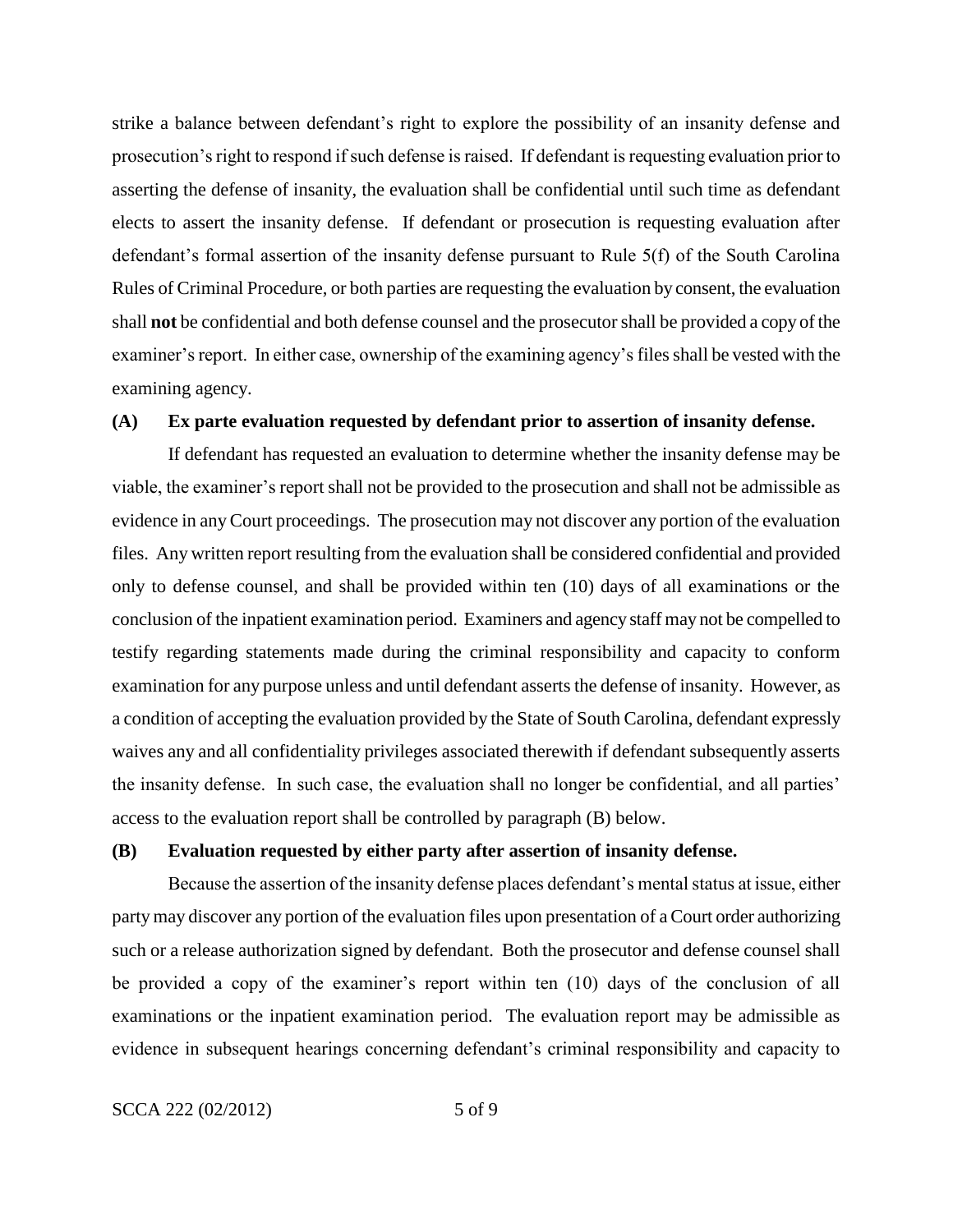conform. However, the report shall be inadmissible in any other proceedings except as expressly permitted by South Carolina law. Examiners and agency staff may not be compelled to testify regarding statements made during the criminal responsibility and capacity to conform examination for any purpose other than on the issue of criminal responsibility and capacity to conform. Also, statements made during the examination may not be used to impeach defendant at trial. Hudgins v. Moore, 337 S.C. 333, 524 S.E.2d 105 (1999).

#### **(C) Evaluation Requested by Consent of Both Parties.**

By consent, the parties may request evaluation at any time, regardless of whether the insanity defense has been asserted by the defendant. The procedures and rules for this examination shall be the same as outlined in paragraph (B) above; however, in the event defendant does not assert the insanity defense, the examiner's report shall not be admissible for any reason, nor shall the contents of the evaluation files be used for any purpose.

#### **MEDICAL PROVIDERS/SCHOOLS MUST RELEASE NECESSARY RECORDS.**

Department of Mental Health examiners conducting the evaluation may need clinical and school records concerning defendant to assist in forming an opinion. It is therefore ordered, upon presentation by the Department of Mental Health of this order with a written request for specific records attached thereto, that any physician or clinician, licensed health care facility, licensed health care provider, or any school district is hereby authorized and required to furnish copies of all records concerning defendant to the Department of Mental Health.

**COUNSEL REQUIRED TO FURNISH NECESSARY RECORDS**. Upon written request from the Department of Mental Health, counsel for prosecution and defense shall furnish to the agency such records and information in counsel's possession as the agency requests, including but not limited to copies of law enforcement reports, investigations, witness statements, statements by defendant (both written and electronic), defendant's medical records, and prior psychiatric or psychological evaluations of defendant. Nothing herein shall be construed to require counsel to divulge any information, documents, notes, or memoranda that are protected by attorney-client privilege or work-product doctrine.

**DUTIES OF DEFENSE COUNSEL.** Unless the prosecution is the party moving for this evaluation, defense counsel has the responsibility to file, serve, and transmit this order as outlined in

SCCA 222 (02/2012) 6 of 9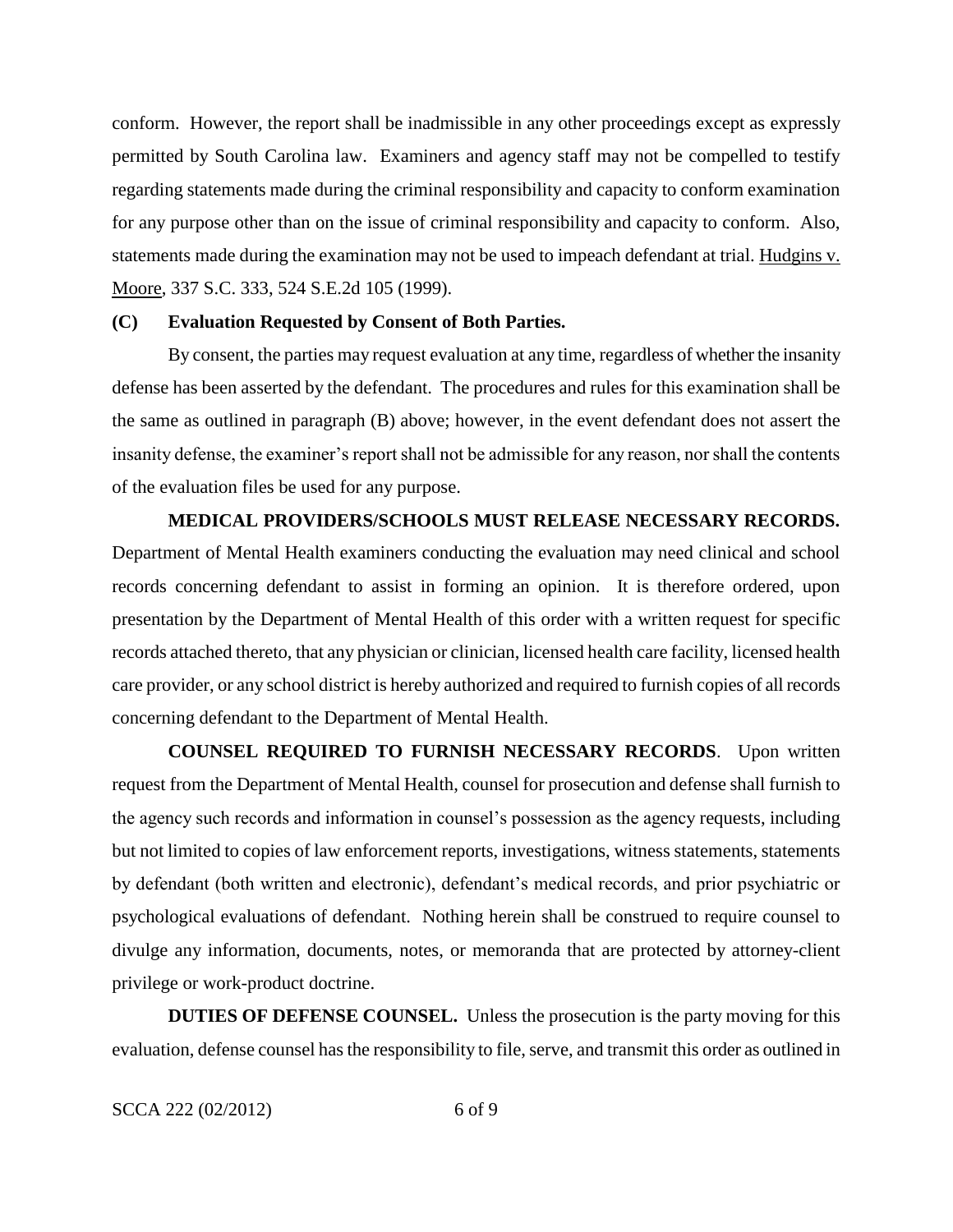the final paragraph below. Defense counsel does not have the right to attend any clinical interview scheduled pursuant to this Order, nor does defendant have a constitutional right to compel counsel's attendance. State v. Hardy, 283 S.C. 590, 325 S.E.2d 320 (1985). The Court recognizes, however, that circumstances may arise through which the Department of Mental Health may request counsel's attendance to facilitate the examination. In the event that such a determination is made, the Department of Mental Health may request counsel's attendance in writing, and counsel's level of participation shall be prescribed by the Department of Mental Health's written evaluation protocol. In this event, because of the substantial number of individuals awaiting examination, such interviews cannot be rescheduled, postponed, or canceled to accommodate counsel except upon presentation to the Department of Mental Health of a written statement from a circuit court judge that counsel's attendance is required in Court at the time the examination is scheduled. Whether or not defense counsel is requested to attend the clinical interview, defense counsel must meet with defendant prior to the interview to discuss this Court order, the evaluation process, the clinical interview, defendant's rights with regard to the clinical interview, and penalties associated with non-appearance and noncooperation. Failure to comply with these requirements may result in sanctions for defense counsel. Defendant's refusal to participate at the interview because of the absence of counsel will be deemed non-cooperation. Failure of defendant to cooperate or participate in the interview may result in cancellation of the interview and examiners being unable to offer an opinion on criminal responsibility and capacity to conform. Failure to cooperate may further result in the case being called for trial without completion of the evaluation, and may result in defendant being prohibited from presenting expert testimony on the issue of insanity or waiver of the insanity defense.

**FILING, SERVICE, AND TRANSMITTAL OF ORDER.** It is the responsibility of counsel for the party requesting the evaluation to file and serve this order as outlined herein. In the event the evaluation has been requested by consent, or the moving party cannot be determined, defense counsel shall be responsible. After being signed by the Court, the original order without attachments shall be immediately filed with the Clerk of Court and a certified copy served upon the opposing party. Further, within five (5) business days, a certified copy of this order, together with the attachments listed at the end of this order, must be served upon the Department of Mental Health at the address listed below. To expedite commencement of the evaluation process and scheduling of

SCCA 222 (02/2012) 7 of 9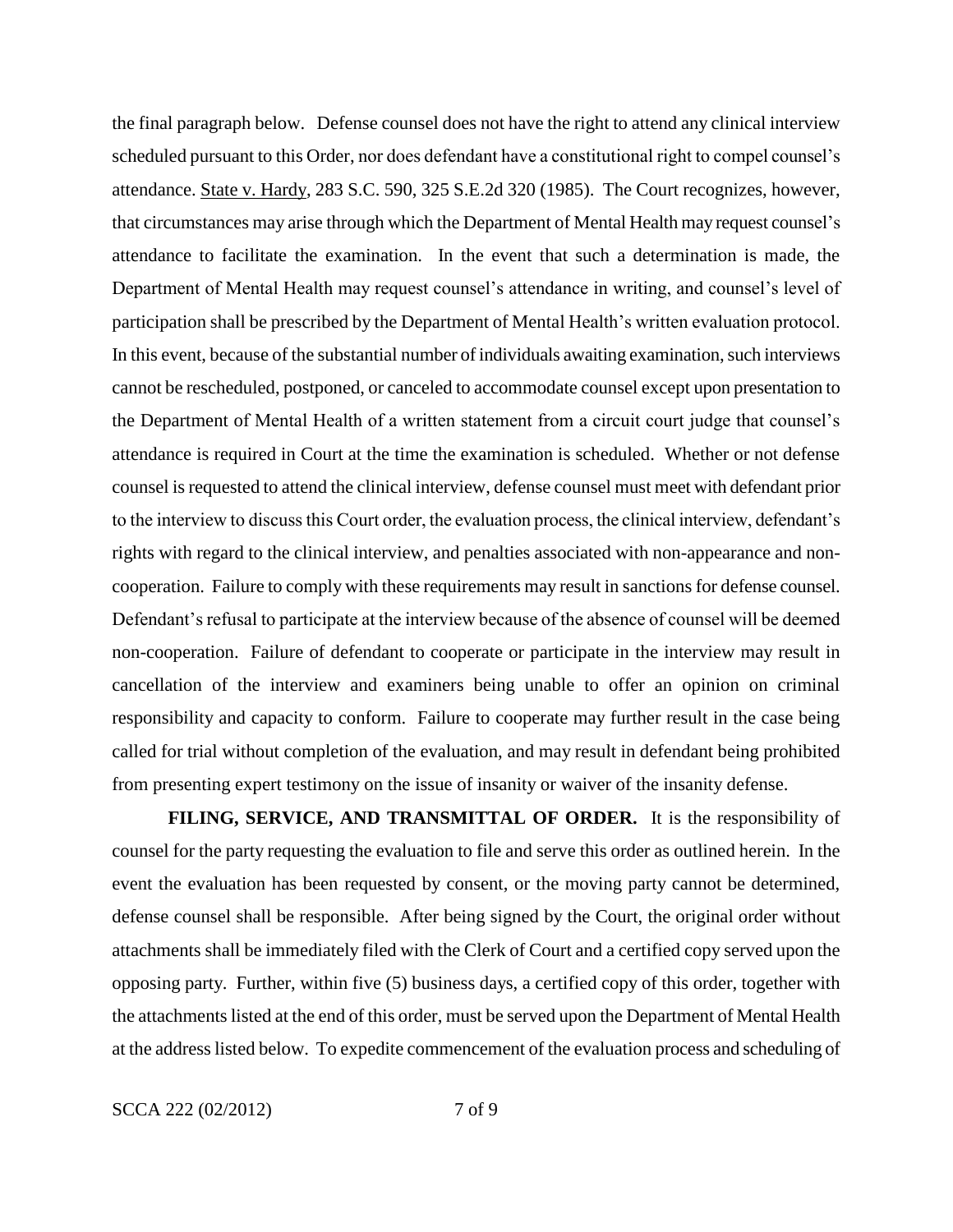the clinical interview, counsel is instructed to immediately contact the Department of Mental Health to advise of the issuance of this order and forthcoming service upon the agency:

Evaluation Order Service Address for the Department of Mental Health

Forensic Evaluation Service Paralegal S. C. Department of Mental Health CBHS Forensic Center 7901 Farrow Road Columbia, S.C. 29203-3220 (803) 935-5540 (Phone) (803) 935-5544 (Fax) Email: FES-PARALEGAL@SCDMH.ORG

## **AND IT IS SO ORDERED.**

Presiding Circuit Judge

Printed Name of Presiding Circuit Judge

\_\_\_\_\_\_\_\_\_\_\_\_\_\_\_\_\_\_\_\_\_\_\_\_\_\_, South Carolina

Dated:

Address Address

Email Email

Prosecutor Defense Counsel

City, State, Zip City, State, Zip

Telephone Telephone